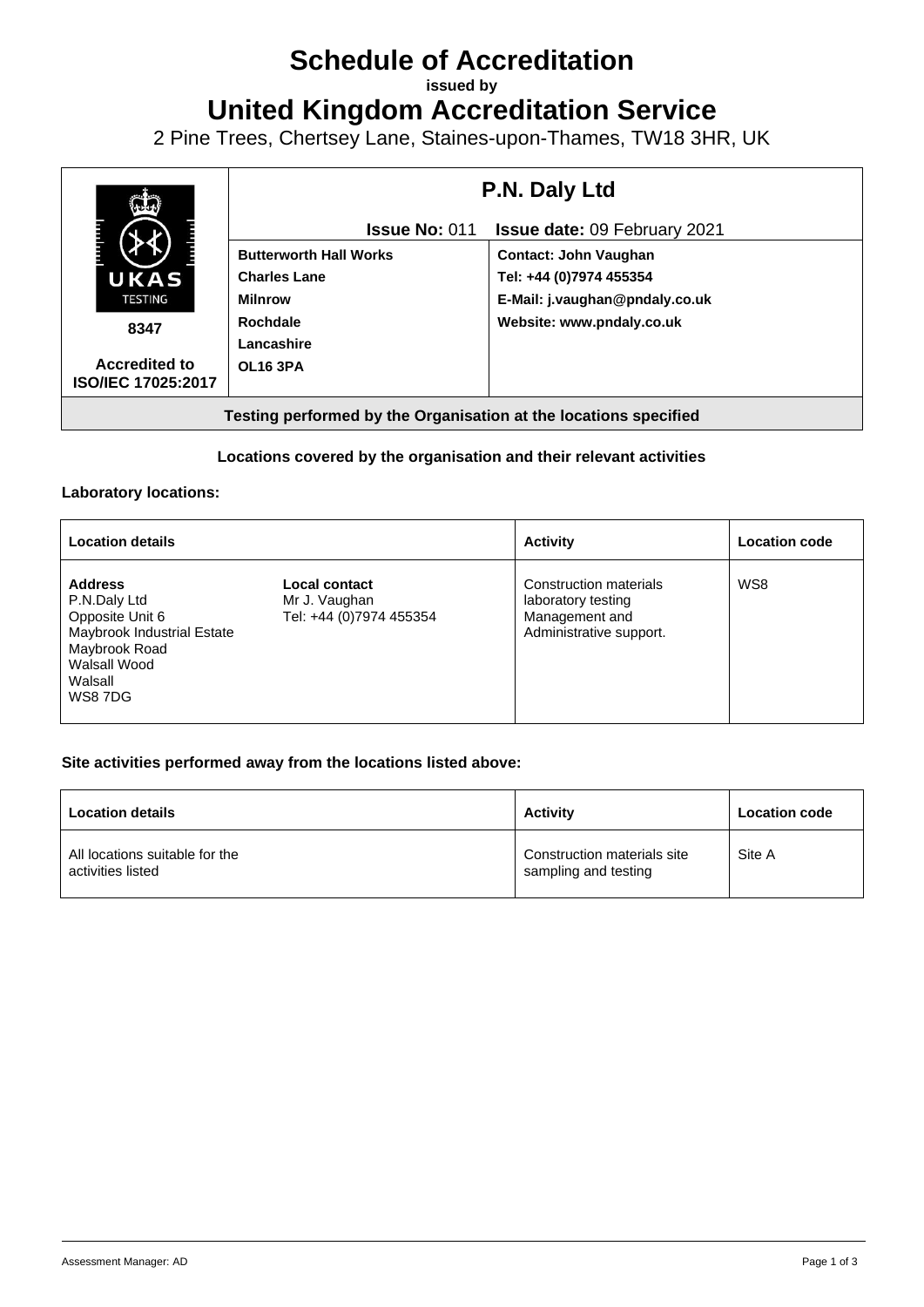| UKAS<br><b>TESTING</b><br>8347<br><b>Accredited to</b><br><b>ISO/IEC 17025:2017</b> | <b>Schedule of Accreditation</b><br>issued by<br><b>United Kingdom Accreditation Service</b><br>2 Pine Trees, Chertsey Lane, Staines-upon-Thames, TW18 3HR, UK |  |
|-------------------------------------------------------------------------------------|----------------------------------------------------------------------------------------------------------------------------------------------------------------|--|
|                                                                                     | P.N. Daly Ltd<br><b>Issue No: 011 Issue date: 09 February 2021</b>                                                                                             |  |

| Materials/Products tested                               | Type of test/Properties<br>measured/Range of<br>measurement | Standard specifications/<br>Equipment/Techniques used                                                                                                                                                                                                                      | Location<br>Code |
|---------------------------------------------------------|-------------------------------------------------------------|----------------------------------------------------------------------------------------------------------------------------------------------------------------------------------------------------------------------------------------------------------------------------|------------------|
| <b>BITUMINOUS MIXTURES</b><br>for roads and other paved | <b>Maximum Density</b>                                      | BS EN 12697-5:2018                                                                                                                                                                                                                                                         | WS8              |
| areas                                                   | <b>Bulk Density</b><br>- sealed specimen                    | BS EN 12697-6:2020                                                                                                                                                                                                                                                         | WS8              |
|                                                         | Air Voids Content                                           | BS EN 12697-8:2018                                                                                                                                                                                                                                                         | WS8              |
|                                                         | Sampling of finished material<br>- core cutting method      | BS EN 12697-27:2017                                                                                                                                                                                                                                                        | WS8              |
|                                                         | Determination of the thickness<br>of bituminous<br>pavement | BS EN 12697-36:2003                                                                                                                                                                                                                                                        | Site A<br>WS8    |
|                                                         | Identification of bituminous<br>material                    | Documented In-house<br>Method LMS/M0001                                                                                                                                                                                                                                    | Site A<br>WS8    |
|                                                         | Dynamic cone penetrometer                                   | Documented in-house<br>method, LMS/M0015.<br>DMRB Volume 7, Section 3,<br>Part 2, HD29/08 (Withdrawn)                                                                                                                                                                      | Site A           |
|                                                         | Dynamic cone penetrometer                                   | Documented in-house<br>method, LMS/M0015.<br>Design Manual for Roads<br>and Bridges CS229 Revision<br>0                                                                                                                                                                    | Site A           |
| REINSTATEMENT OF<br>OPENINGS IN HIGHWAYS                |                                                             | Based on the New Roads<br>and Street Works Act (1991)<br>(Specification for the<br>reinstatement of openings in<br>the Highways or Roads<br>(SROH) 2nd edition: June<br>2002 and 3rd edition: April<br>2010 (SROR) 2nd edition:<br>June 2002 and 3rd edition:<br>June 2012 |                  |
|                                                         | <b>Maximum Density</b>                                      | BS EN 12697-5:2018                                                                                                                                                                                                                                                         | WS8              |

# DETAIL OF ACCREDITATION

**Testing performed by the Organisation at the locations specified**

 $\mathbf{I}$